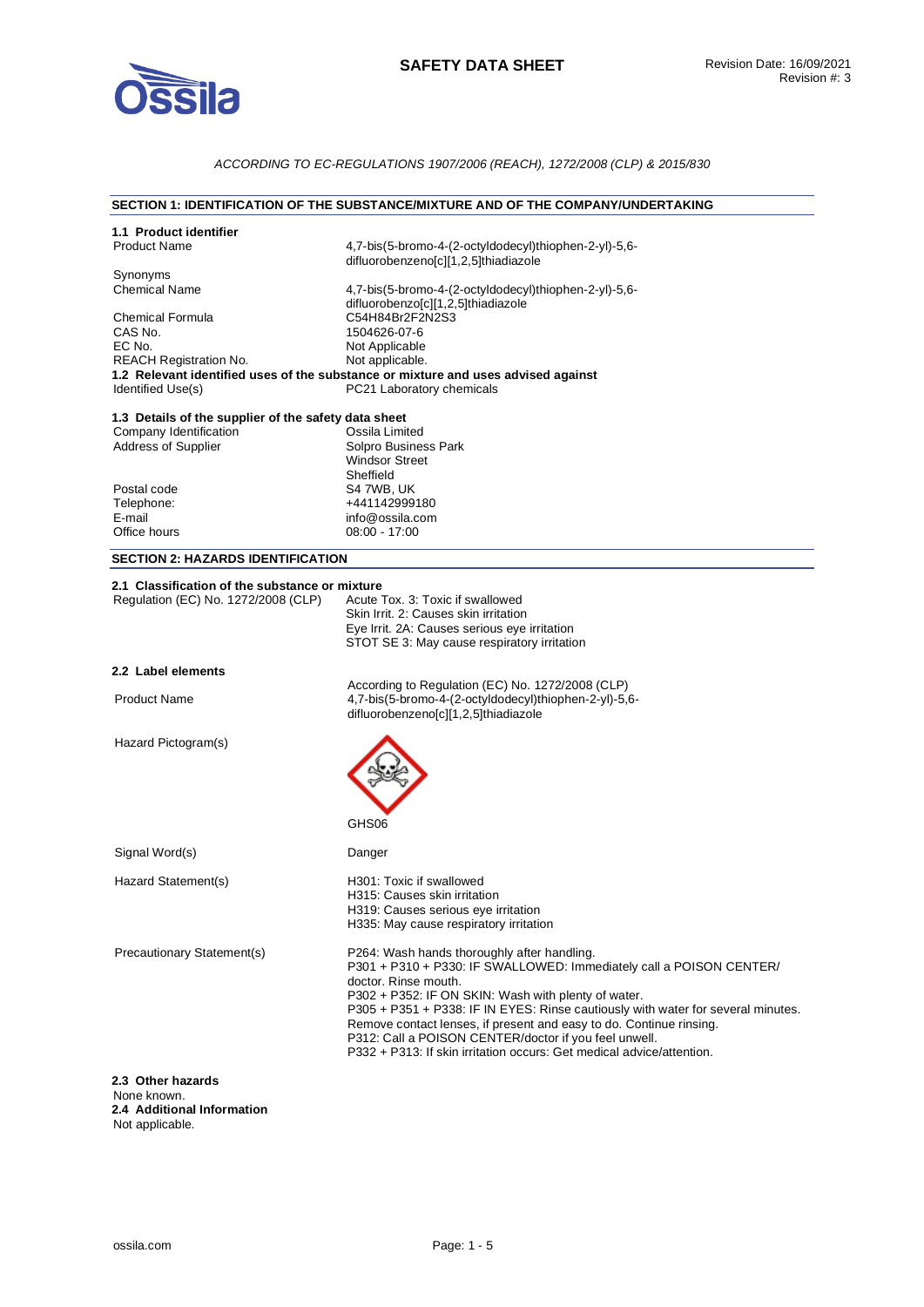

#### **SECTION 3: COMPOSITION/INFORMATION ON INGREDIENTS 3.1 Substances**  Hazardous ingredient(s) CAS No. CONDIEC No. Noting WWW Hazard Statement(s) 4,7-bis(5-bromo-4-(2 octyldodecyl)thiophen-2-yl)-5,6 difluorobenzo[c][1,2,5]thiadiazole 1504626-07-6 Not Applicable ≤100 Acute Tox. 3 H301 Skin Irrit. 2 H315 Eye Irrit. 2A H319 STOT SE 3 H335 **3.2 Mixtures**  Not applicable. **SECTION 4: FIRST AID MEASURES 4.1 Description of first aid measures**  Inhalation **Remove person to fresh air and keep comfortable for breathing. If not breathing give** artificial respiration. Call a POISON CENTER or doctor/physician. Skin Contact **Rinse skin with water. If skin irritation occurs**, get medical advice/attention. Eye Contact Rinse cautiously with water for several minutes. Remove contact lenses, if present and easy to do. Continue rinsing. Ingestion Immediately call a POISON CENTER or doctor/ physician. Rinse mouth. **4.2 Most important symptoms and effects, both acute and delayed**  SECTION 11: Most important symptoms and effects, both acute and delayed **4.3 Indication of any immediate medical attention and special treatment needed**  Treat symptomatically. **SECTION 5: FIREFIGHTING MEASURES 5.1 Extinguishing media**  Suitable Extinguishing media As appropriate for surrounding fire. Unsuitable extinguishing media As appropriate for surrounding fire. **5.2 Special hazards arising from the substance or mixture**  May decompose in a fire, giving off toxic and irritant vapours. **5.3 Advice for firefighters**  Fire fighters should wear complete protective clothing including self-contained breathing apparatus. **SECTION 6: ACCIDENTAL RELEASE MEASURES 6.1 Personal precautions, protective equipment and emergency procedures**  Provide adequate ventilation. Wear protective clothing as per section 8. **6.2 Environmental precautions**  Avoid release to the environment. **6.3 Methods and material for containment and cleaning up**  Sweep up spilled substance but avoid making dust. Use vacuum equipment for collecting spilt materials, where practicable. Dispose of contents in accordance with local, state or national legislation. **6.4 Reference to other sections**  See Also Section 8, 13. **SECTION 7: HANDLING AND STORAGE 7.1 Precautions for safe handling**  Avoid breathing dust/fume/gas/mist/vapours/spray. Use only in a well-ventilated area. Wear protective clothing as per section 8. Wash hands thoroughly after handling. **7.2 Conditions for safe storage, including any incompatibilities**  Store in a well-ventilated place. Keep container tightly closed. Store locked up. Storage temperature **Ambient.** Storage life **Product is light and air sensitive.** Store in the dark. Store under inert gas. Incompatible materials None known. **7.3 Specific end use(s)**  Not known. See Section: 1.2. **SECTION 8: EXPOSURE CONTROLS/PERSONAL PROTECTION**

#### **8.1 Control parameters**

8.1.1 Occupational Exposure Limits

No occupational exposure limit assigned.

| Occupational Exposure Limits |         |     |                                          |                             |      |
|------------------------------|---------|-----|------------------------------------------|-----------------------------|------|
| SUBSTANCE.                   | CAS No. |     | LTEL (8 hr TWA LTEL (8 hr TWA STEL (ppm) | $STEL$ (ma/m <sup>3</sup> ) | Note |
|                              |         | ppm | ma/m <sup>3</sup>                        |                             |      |
|                              |         |     |                                          |                             |      |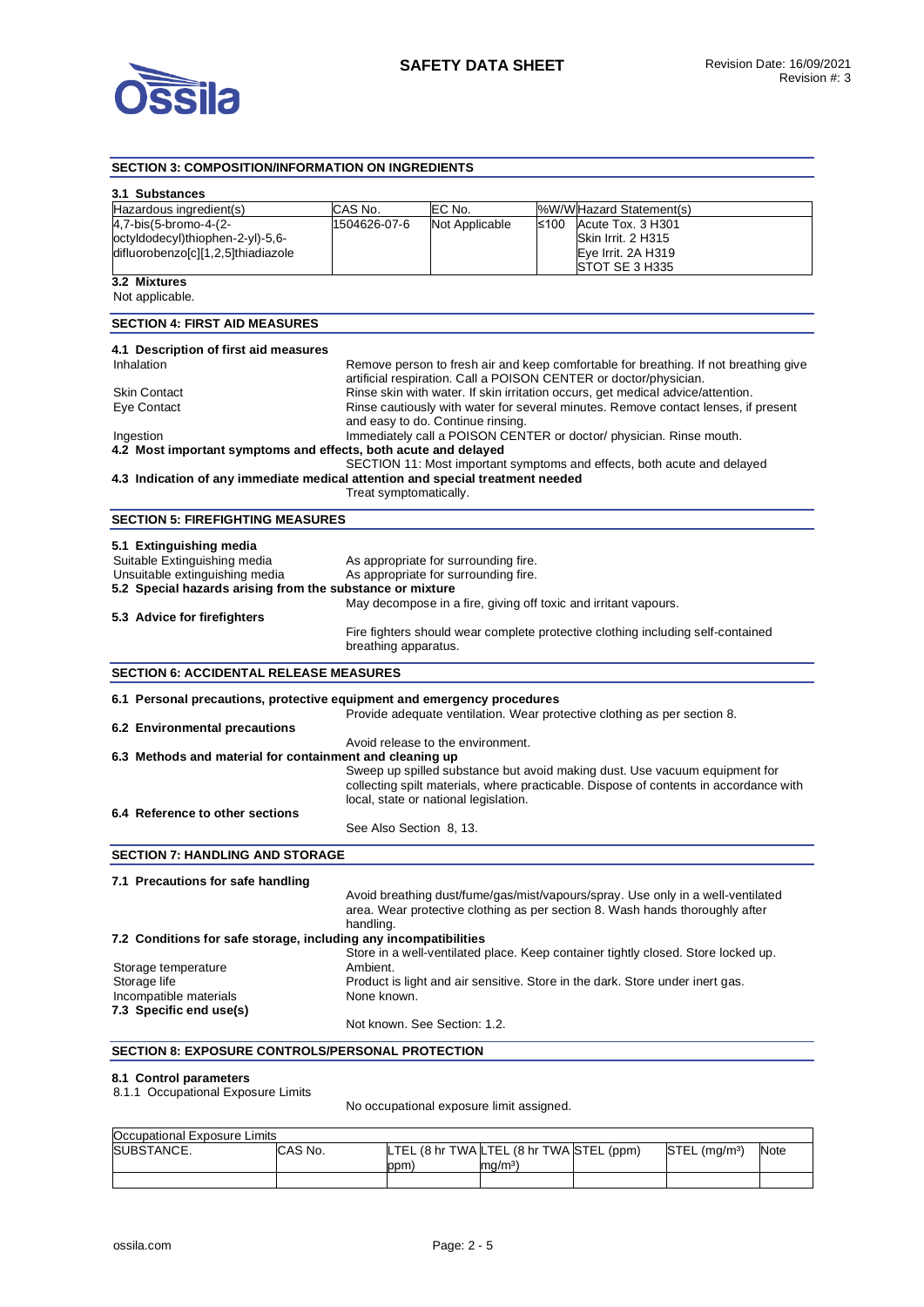

# **SAFETY DATA SHEET** Revision Date: 16/09/2021

| Region<br>EU<br>United Kingdom       | Source<br>EU Occupational Exposure Limits<br>UK Workplace Exposure Limits EH40/2005 (Third edition, published 2018) |                                                                                 |  |  |
|--------------------------------------|---------------------------------------------------------------------------------------------------------------------|---------------------------------------------------------------------------------|--|--|
| 8.2 Exposure controls                | 8.2.1. Appropriate engineering controls                                                                             | Ensure adequate ventilation. A washing facility/water for eye and skin cleaning |  |  |
| 8.2.2. Personal protection equipment |                                                                                                                     | purposes should be present.                                                     |  |  |
|                                      | Eye Protection                                                                                                      | Wear eye protection with side protection (EN166).                               |  |  |
|                                      | Skin protection                                                                                                     | Wear protective clothing and gloves: Impervious gloves (EN 374).                |  |  |
|                                      | Respiratory protection                                                                                              | A suitable mask with filter type A (EN14387 or EN405) may be appropriate.       |  |  |
|                                      | Thermal hazards                                                                                                     | None known.                                                                     |  |  |
|                                      |                                                                                                                     | 8.2.3. Environmental Exposure Controls Avoid release to the environment.        |  |  |

### **SECTION 9: PHYSICAL AND CHEMICAL PROPERTIES**

#### **9.1 Information on basic physical and chemical properties**  Appearance Solid: Powder

| Appearance                              | Solid: Powder                  |
|-----------------------------------------|--------------------------------|
|                                         | Colour: Red                    |
| Odour                                   | Not known.                     |
| Odour threshold                         | Not known.                     |
| рH                                      | Not known.                     |
| Melting point/freezing point            | Not known.                     |
| Initial boiling point and boiling range | Not known.                     |
| <b>Flash Point</b>                      | Not known.                     |
| Evaporation rate                        | Not known.                     |
| Flammability (solid, gas)               | Not known.                     |
| Upper/lower flammability or explosive   | Not known.                     |
| limits                                  |                                |
| Vapour pressure                         | Not known.                     |
| Vapour density                          | Not known.                     |
| Density (g/ml)                          | Not known.                     |
| Relative density                        | Not known.                     |
| Solubility(ies)                         | Solubility (Water): Not known. |
|                                         | Solubility (Other): Not known. |
| Partition coefficient: n-octanol/water  | Not known.                     |
| Auto-ignition temperature               | Not known.                     |
| Decomposition Temperature (°C)          | Not known.                     |
| Viscosity                               | Not known.                     |
| <b>Explosive properties</b>             | Not known.                     |
| Oxidising properties                    | Not known.                     |
| 9.2 Other information                   |                                |
|                                         | None.                          |

## **SECTION 10: STABILITY AND REACTIVITY**

| 10.1 Reactivity                         |                                 |
|-----------------------------------------|---------------------------------|
|                                         | None anticipated.               |
| 10.2 Chemical Stability                 |                                 |
| 10.3 Possibility of hazardous reactions | Stable under normal conditions. |
|                                         | Not known.                      |
| 10.4 Conditions to avoid                |                                 |
|                                         | Not known.                      |
| 10.5 Incompatible materials             | Not known.                      |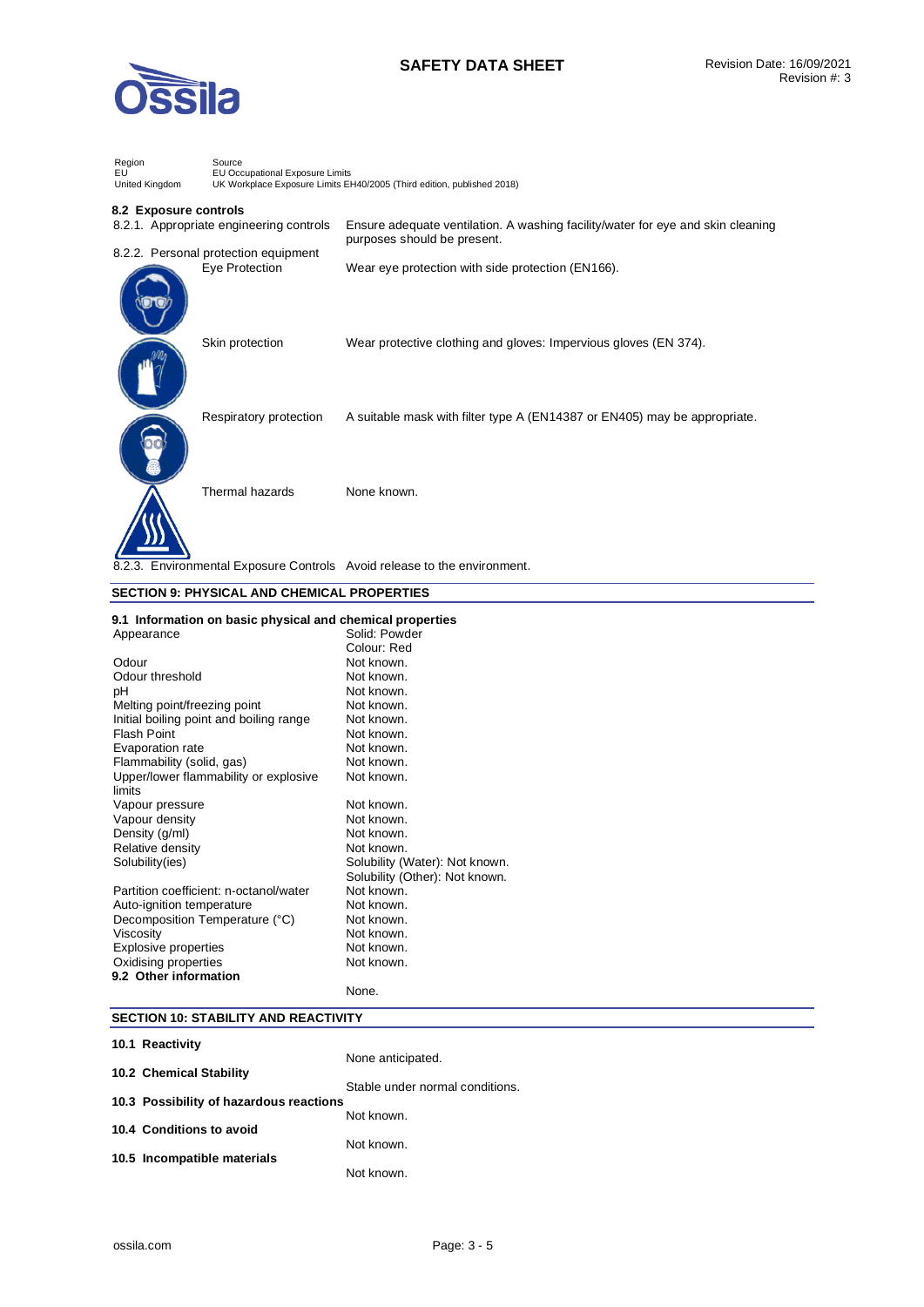

## **10.6 Hazardous decomposition products**

No hazardous decomposition products known.

| <b>SECTION 11: TOXICOLOGICAL INFORMATION</b>                            |                                                                                              |  |  |
|-------------------------------------------------------------------------|----------------------------------------------------------------------------------------------|--|--|
|                                                                         |                                                                                              |  |  |
| 11.1 Information on toxicological effects<br>Acute toxicity - Ingestion | No data available.                                                                           |  |  |
| Acute toxicity - Skin Contact                                           | No data available.                                                                           |  |  |
| Acute toxicity - Inhalation                                             | No data available.                                                                           |  |  |
| Skin corrosion/irritation                                               | No data available.                                                                           |  |  |
| Serious eye damage/irritation                                           | No data available.                                                                           |  |  |
| Skin sensitization data                                                 | No data available.                                                                           |  |  |
| Respiratory sensitization data                                          | No data available.                                                                           |  |  |
| Germ cell mutagenicity<br>Carcinogenicity                               | No data available.<br>No data available.                                                     |  |  |
| Reproductive toxicity                                                   | No data available.                                                                           |  |  |
| Lactation                                                               | No data available.                                                                           |  |  |
| STOT - single exposure                                                  | No data available.                                                                           |  |  |
| STOT - repeated exposure                                                | No data available.                                                                           |  |  |
| Aspiration hazard                                                       | No data available.                                                                           |  |  |
| 11.2 Other information                                                  |                                                                                              |  |  |
|                                                                         | Not known.                                                                                   |  |  |
| <b>SECTION 12: ECOLOGICAL INFORMATION</b>                               |                                                                                              |  |  |
| 12.1 Toxicity                                                           |                                                                                              |  |  |
|                                                                         | No data available.                                                                           |  |  |
| Toxicity - Aquatic invertebrates                                        | Not known.                                                                                   |  |  |
| Toxicity - Fish                                                         | Not known.                                                                                   |  |  |
| Toxicity - Algae<br>Toxicity - Sediment Compartment                     | Not known.<br>Not known.                                                                     |  |  |
| <b>Toxicity - Terrestrial Compartment</b>                               | Not known.                                                                                   |  |  |
| 12.2 Persistence and Degradation                                        |                                                                                              |  |  |
|                                                                         | Not known.                                                                                   |  |  |
| 12.3 Bioaccumulative potential                                          | Not known.                                                                                   |  |  |
| 12.4 Mobility in soil                                                   |                                                                                              |  |  |
| 12.5 Results of PBT and vPvB assessment                                 | Not known.                                                                                   |  |  |
|                                                                         | Not known.                                                                                   |  |  |
| 12.6 Other adverse effects                                              |                                                                                              |  |  |
|                                                                         | Not known.                                                                                   |  |  |
| <b>SECTION 13: DISPOSAL CONSIDERATIONS</b>                              |                                                                                              |  |  |
| 13.1 Waste treatment methods                                            |                                                                                              |  |  |
|                                                                         | Dispose of contents in accordance with local, state or national legislation. Recycle         |  |  |
|                                                                         | only completely emptied packaging. Normal disposal is via incineration operated by           |  |  |
|                                                                         | an accredited disposal contractor. Send to a licensed recycler, reclaimer or<br>incinerator. |  |  |
| 13.2 Additional Information                                             |                                                                                              |  |  |
|                                                                         | Disposal should be in accordance with local, state or national legislation.                  |  |  |
| <b>SECTION 14: TRANSPORT INFORMATION</b>                                |                                                                                              |  |  |
| 14.1 UN number                                                          |                                                                                              |  |  |
| UN No.                                                                  | 2811                                                                                         |  |  |
| 14.2 UN proper shipping name                                            |                                                                                              |  |  |
| UN proper shipping name                                                 | TOXIC SOLID, ORGANIC, N.O.S.                                                                 |  |  |
| 14.3 Transport hazard class(es)                                         |                                                                                              |  |  |
| ADR/RID                                                                 | 6.1                                                                                          |  |  |
| IMDG                                                                    | 6.1                                                                                          |  |  |
| <b>IATA</b>                                                             | 6.1                                                                                          |  |  |
| 14.4 Packing group<br>Packing group                                     | Ш                                                                                            |  |  |
| 14.5 Environmental hazards                                              |                                                                                              |  |  |
| Environmental hazards                                                   | Not classified as a Marine Pollutant.                                                        |  |  |
| 14.6 Special precautions for user                                       |                                                                                              |  |  |
| Special precautions for user                                            | Not known.                                                                                   |  |  |
| 14.7 Transport in bulk according to Annex II of Marpol and the IBC Code |                                                                                              |  |  |
|                                                                         | Not known.                                                                                   |  |  |